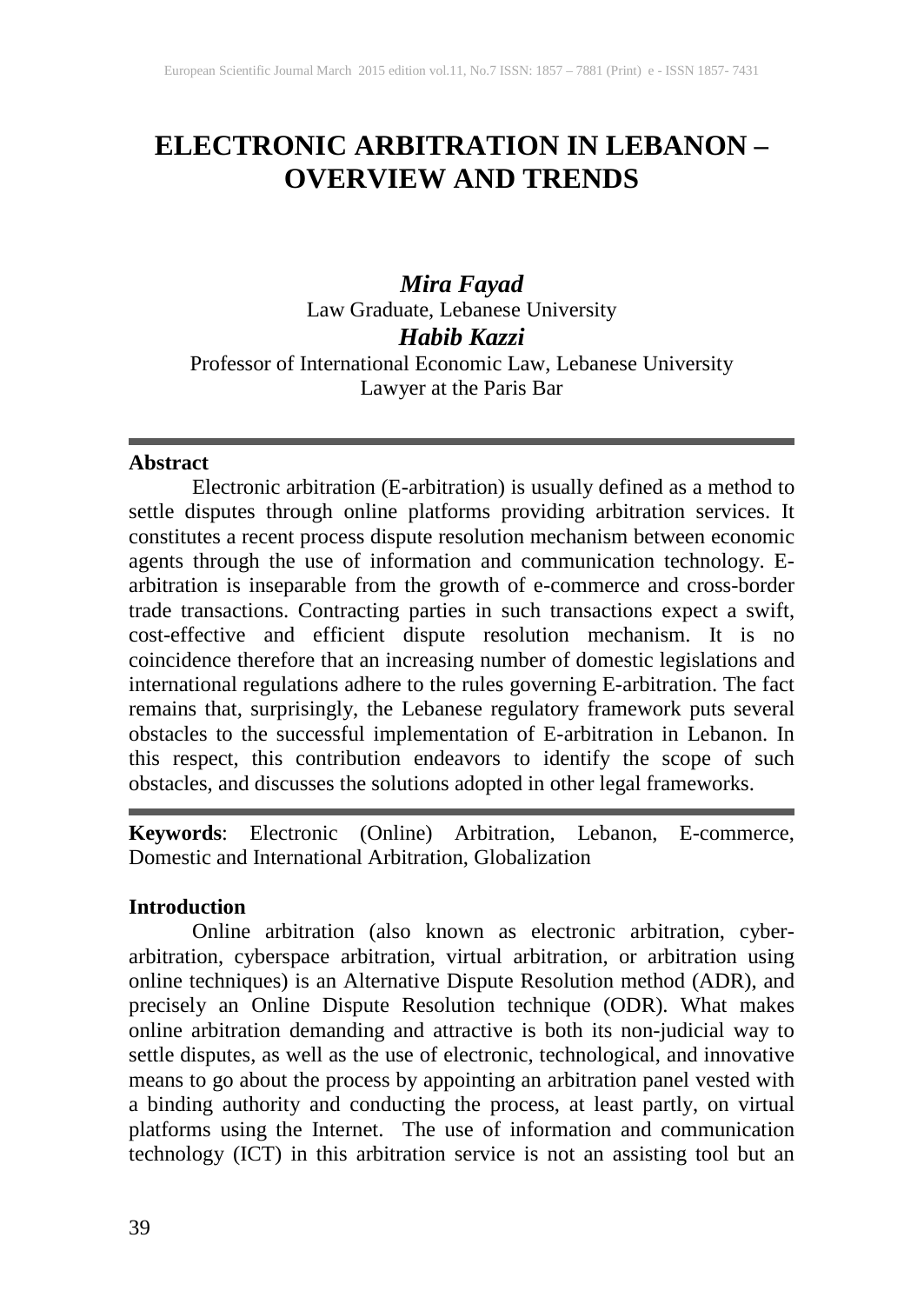essential one to the administration and functioning of the process. In other words, electronic arbitration (E-arbitration) is a method to settle disputes through online platforms providing arbitration services.

For E-arbitration to take place as an ODR mechanism, each party submits evidence to the arbitrator via information and communication technology (mostly by e-mail or filling a standard online application on virtual platforms) and then the arbitrator(s) decide(s) the outcome. Some may perceive Electronic arbitration as a new ADR method. However it remains an Arbitration service and follows the arbitration rules and regulations relevant to each case although conducted online.

The transition to a paperless world and the expansion of E-commerce in the framework of globalization of trade has led to major E-disputes which led some scholars to argue that "Conflicts arising online should be resolved online" [D. Girsberg and D. Schramm, 2002]. This argument continues to be the subject of an international intensive debate between those practicing arbitration and the ones providing the services. One thing is certain: the fast pace of International Trade has required finding alternative ways to traditional dispute resolution methods in order to solve E-Business disputes easily, flexibly and quickly. In this context, E-arbitration may constitute a suitable tool for resolving the growing number of international disputes in a confidential, non-judicial but legally enforced manner.

Many websites already provide for an online user-friendly arbitration service that allows two or more parties to resolve business or individual disputes through experienced online arbitrators, such as: arbfile.org, netarb.com, onlinearbitrators.com and many more. In addition, there have been many attempts to initiate E-arbitration projects; some of which were successful such as the Cyber-Tribunal at the University of Montreal (Canada 1996) or WIPO (World Intellectual Property Organization- Switzerland 1967) and others with limited scope such as the Virtual Magistrate VM at the Villanova University School of Law (USA 1996).

To date, Lebanon has not been exposed to E-Arbitration. This situation may be justified by various cultural and legal reasons. The Lebanese culture is conservative and not open to swift changes and technical developments. The lebanese consumer feels safer using hard copy documents or a face-to-face transactions, rather than conduct such businesses and activities virtually with no real tangible evidence. Furthermore, Lebanon has not yet passed any laws regulating E-commerce and E-signature, even though there have been several attempts to enact such legislations such as EcomLeb, i.e. a proposed project by the Lebanese Ministry of Economy and Trade that aims to develop a complete legal framework for E-commerce. Also, the Lebanese council of Ministers has drafted a bill to amend several provisions of the Lebanese Code of Civil Procedure (LCCP) relating to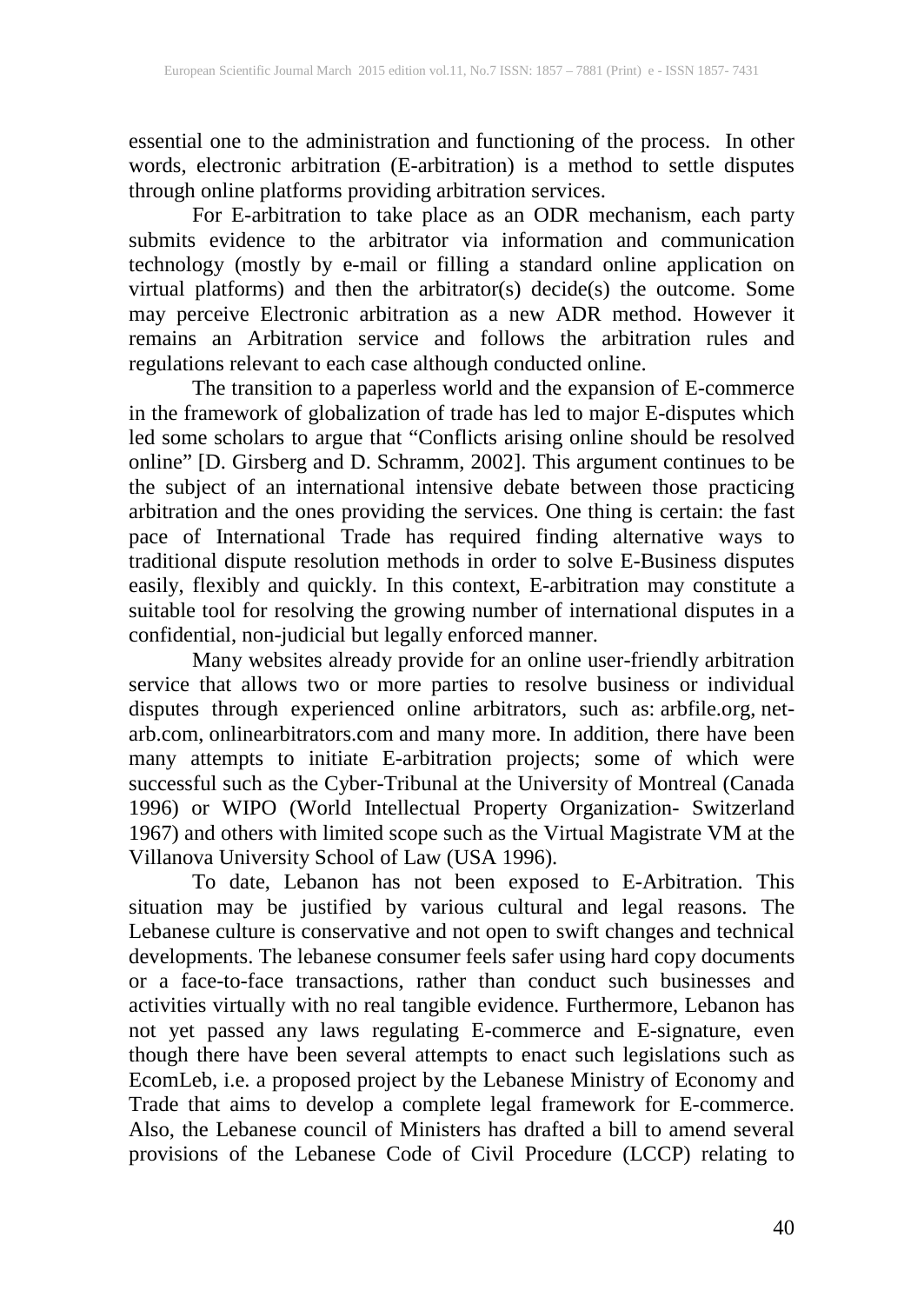evidence to incorporate both electronic evidence and electronic signature. The bill was approved by the council of ministers on 12 July 2000 and transmitted to parliament by decree number 3553 dated 3 August 2000 but has not yet been approved by the latter.

As a consequence, Lebanon does not accept E-commerce and Esignatures as admissible evidence before the courts. All of these reasons make it hard for Electronic arbitration to infiltrate the Lebanese trade-related disputes settlement whether in Business-to-Business contracts or in Business-to-Consumers contracts.

In the context described above, this article endeavors to discuss the possibility of implementing online arbitration in Lebanon. A close-up look will be given on issues surrounding the Lebanese legal framework in force. For the sake of clarity of presentation, the following developments will be grounded on the same distinction adopted by the LCCP between domestic arbitration (Section I) and international arbitration (Sections II). These arguments will be followed by a brief conclusion.

### **Section I: E-arbitration in domestic arbitration**

While the French Law has largely inspired the wording of the Lebanese arbitration law, the LCCP has, however, a broader scope of application. It does not restrict arbitration to commercial issues only, unlike its French Module, but also allows arbitration in civil cases when the matter in dispute may be subject to a settlement or conciliation (LCCP, arts 762 and 765, read with the Code of Obligations and Contracts, art.1037). Accordingly, very few disputes cannot be subject to arbitration, including the ones pertaining to public policy restricted to the sole jurisdiction of national courts such as criminal disputes and personal status issues.

While a large consensus emerges about the fact that E-arbitration could favor trade in Lebanon, it is also crucial that the Lebanese domestic arbitration regulatory framework does not raise barriers for resorting to electronic means in such local settlement of disputes. Unfortunately, there appears to be more hurdles to overcome than favorable factors.

### **A- Conditions and effects of arbitration conventions**

The LCCP distinguishes between arbitration agreement and arbitration clause. It provides for different rules and conditions governing each, even though their effects are in practice the same.

Arbitration Clause is referred to in art 762 LCCP under which: "Contracting parties may insert in their commercial and civil contracts a clause providing that all disputes that may arise from the validity, performance or the interpretation of their contracts will be settled by way of arbitration". One of the main features of an arbitration clause, which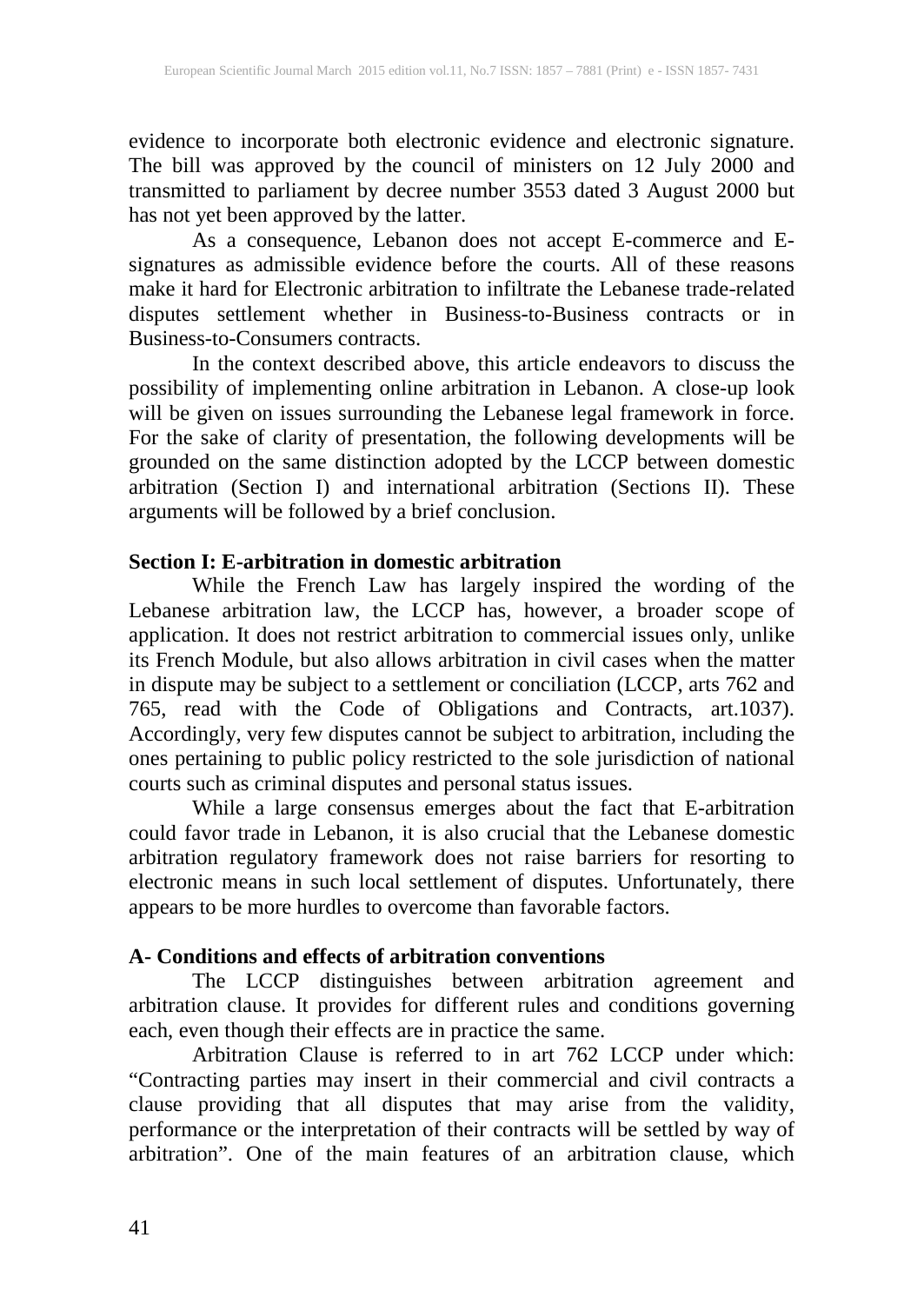distinguishes it from an arbitration agreement, is clearly a *ratione temporis* element: upon the signature of an arbitration clause the dispute has not yet arisen. Thus, this clause would cover all future disputes arising from the validity, performance and interpretation of the contract.

The basic conditions for the validity of an arbitration clause are:

- 1- It must be in writing, either in the main contract or in a separate instrument to which the contract refers;
- 2- It must appoint the arbitrator(s) by name or refer to their function or indicate the method of their appointment, e.g. by a reference to the rules of an arbitral institution.

If these two conditions are not satisfied, the arbitration clause shall be null and void (LCCP, art.763). It is submitted that, in application of the principle of severability, nullity under article 763 does not invalidate the whole contract.

On the other hand, under article 765 LCCP, an arbitration agreement is defined as a contract in which the parties agree to determine a dispute, capable of settlement, through the process of arbitration by one of more appointed persons. One of the main elements of an arbitration agreement is the existence of a specific dispute.

The basic conditions for the validity of an arbitration agreement are:

- 1- It must be in writing;
- 2- It must define the subject of the dispute;
- 3- It must appoint the arbitrator(s) by name or by reference to their function or prescribe the method of appointment (e.g. by reference to the rules of an arbitral institution).

The nonexistence of the written document does not mean nullity, since the agreement may be proved by other means such as admission or by deciding oath. However, failure to satisfy the second and third condition of form will invalidate the arbitration agreement.

It should be recalled that under domestic arbitration provisions, the written form of the arbitration agreement (LCCP, art.763) is required as a condition of validity (*ad validitatem*), while in agreements to arbitrate entered into following the occurrence of a dispute (LCCP, art.766), the written form is required as a condition of proof (*ad probationem*) [Nayla Comair Obeid, 2012].

Consequently, an arbitration clause made by electronic means is invalid under the Lebanese domestic arbitration legal framework. The electronic nature of this clause does not satisfy the written condition of validity, and it will be hence deemed null and void. Even if proof were found on the existence of the electronic contract by the state courts and based on the severability principle, the arbitration clause would still be inexistent for not satisfying the written condition of validity and the arbitration process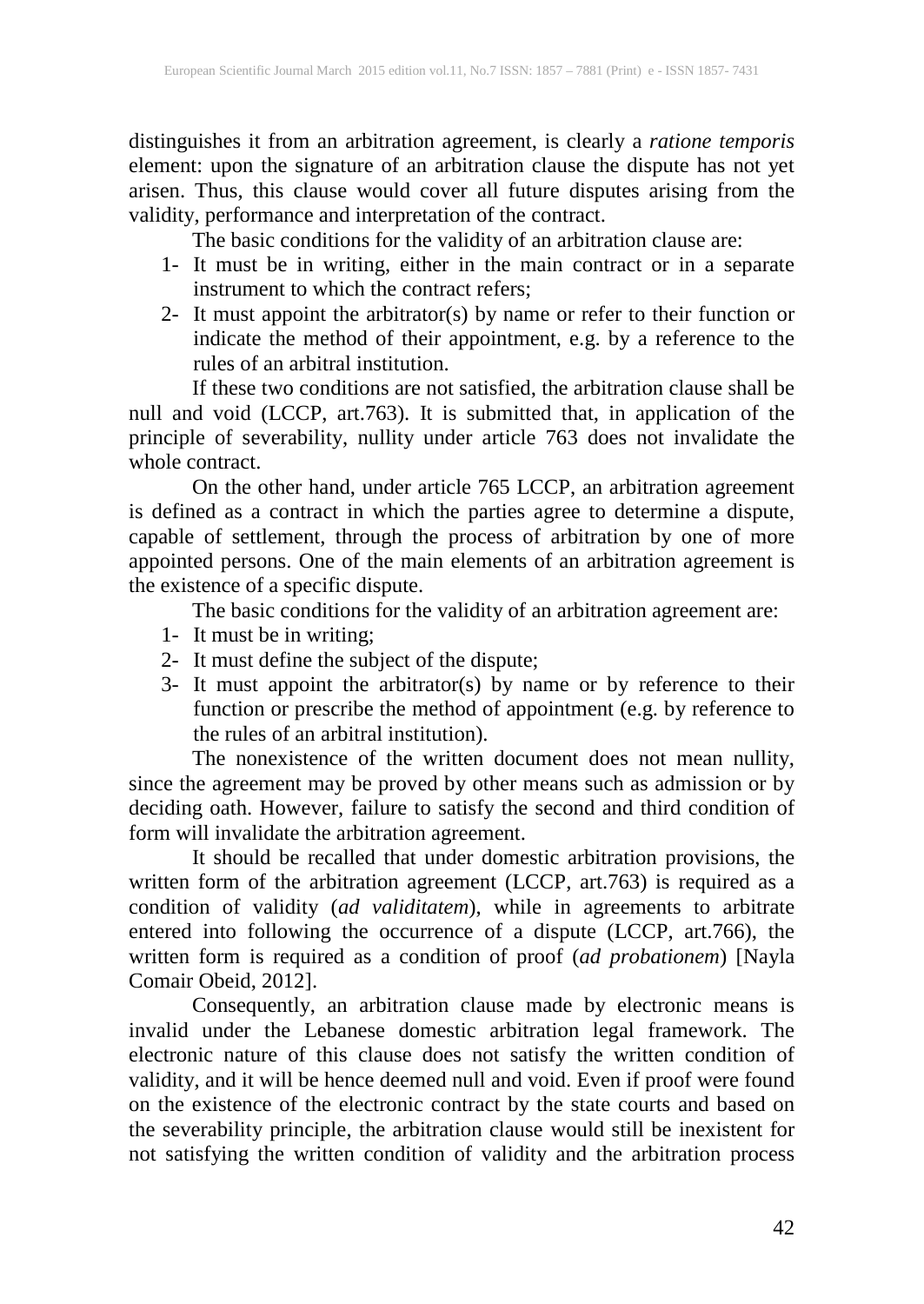will not give rise to a negative effect of the national courts to declare their incompetence when faced with such electronic contract referring to arbitration. Therefore, disputes will not be arbitrable in presence of such electronic support. In contrast, such a clause will be valid to the extent that the online dispute settlement mechanism is referred to in a written contract meeting the conditions mentioned above.

With respect to arbitration agreements, if the parties provide written evidence of the electronic agreement, whether by fax exchange, telegrams or any other means of evidence admitted under the Lebanese Law, there should be no reason to invalidate the recourse to domestic arbitration.

### **B- Conditions of arbitral proceedings**

The LCCP recognizes two types of domestic arbitration: ad hoc arbitration governed by the contractual instrument complemented by the Lebanese rules and regulations, and organized arbitration regulated under the rules of a legal entity such as the Chamber of Commerce. Once parties decide which type to follow, they have to choose between ordinary arbitration and arbitration by amiable composition. If they have not specified, there is a general consensus that ordinary arbitration has been elected.

As a rule, the applicable law to a dispute referred to domestic arbitration is the Lebanese law. However, the parties may agree that the dispute will be settled according to a foreign law or a foreign custom (LCCP, art.767 par.2). Nevertheless, the arbitral panel is under a legal duty to always conform to the Lebanese procedural rules pertaining to public policy and the fundamental rights of defense especially the ones stipulated in article 776 paragraph 3 LCCP. Thus the LCCP is of mandatory application.

The LCCP regulates the composition of the tribunal (LCCP, art.771), the commencement of arbitral proceedings (LCCP. art.773), the powers of arbitrators (art. 785 and 789), the time-limit to issue an award (LCCP, art.773), the joint tasks of the arbitral tribunal and evidence (LCCP, art.779), the incidence of procedure (LCCP, art.782) and so on.

In respect of evidence, there are few procedural rules expressly regulating the methods of gathering information by the arbitrators. Parties may agree not to apply strict judicial rules and resort to other means so long as they are consistent with the nature of arbitration and do not violate the fundamental procedural rules. Under the LCCP, all types of evidence are admitted (official deed, private deed, correspondence, admission, witness testimony, expert evidence, etc.). As per article 779 LCCP, arbitrators can hear witnesses without requiring them to give evidence under oath. Article 780 LCCP also gives the arbitral tribunal the power to order a party to disclose evidence in its possession, but it cannot impose any sanctions if the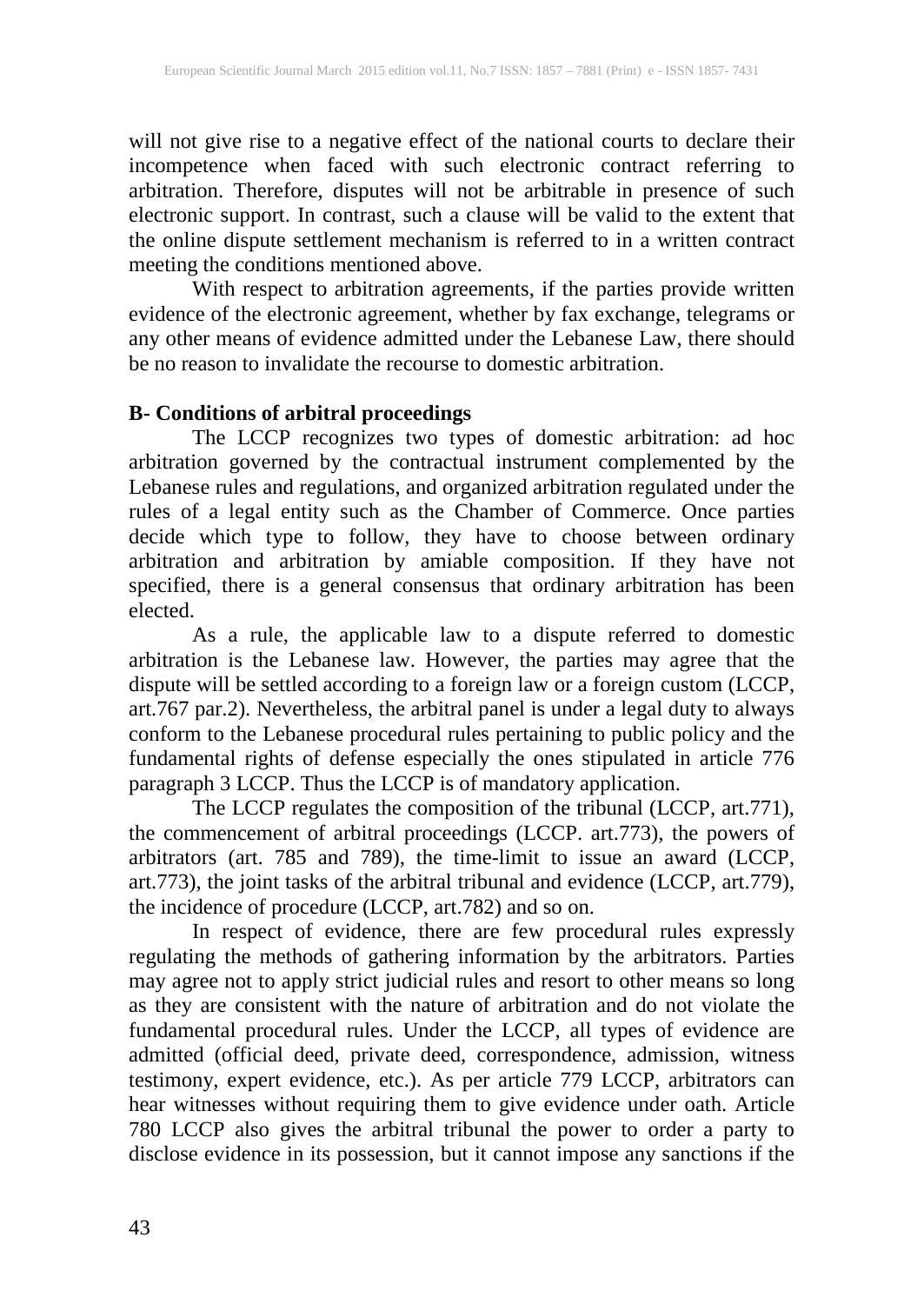party does not abide by such order. During arbitral proceedings, notifications are made according to the methods determined by the arbitral tribunal, or by any other means ensuring their effectiveness.

The LCCP does not contain any provision on determining the place and the language of arbitration proceedings. Unless expressly agreed by the parties, the place of arbitration is decided by the arbitrators, who take into account the residence of the parties and any investigations that may be required. The place of arbitration determines, in domestic arbitration, the jurisdiction of the courts over such important matters as the appointment and challenge of arbitrators, the enforcement of awards and the methods of judicial review.

Consequently, the parties may decide to conduct the arbitral proceedings online wherein the place of arbitration would be designated to one location albeit proceedings conducted virtually. With the spread of the Internet, documents can be transmitted and notified to all parties simultaneously at a modest cost. There is not a need to prove that a party has been notified of a document and to stall the proceedings until notification since on electronic platforms notification will be registered once the party opens the file on the other end of the network. Moreover, there is no reason to travel from one place to another when hearings could be conducted by video or audio conferences. These online means can highly facilitate the meetings of the parties and accelerate the time required for rendering the award, thus keeping the costs of the arbitral proceedings to a minimum. Online techniques can be used in arbitral proceedings provided that their application does not prejudice a party. The tribunal is abided by the mandatory public policy rules, and shall preserve the right of a fair and impartial trial and comply with the rights of defense. In that regard, a party is prejudiced if it has less access or know-how of the technology than the other party.

### **C- Conditions of arbitral awards**

Following deliberation by the arbitral tribunal, an arbitral award is rendered either by unanimous or majority votes (LCCP, art. 788). The final award should end all the issues of the dispute, and thus the authority of the arbitral tribunal. Articles 790 and 791 LCCP regulate the form of the award and stipulate that the arbitral award should contain:

1-The name or names of the arbitrator(s);

2-The date and place of the award;

3-The names and titles of the parties, their capacity and the names of their counsel;

4-A summary of the parties' contentions with respect to facts, claims and evidence;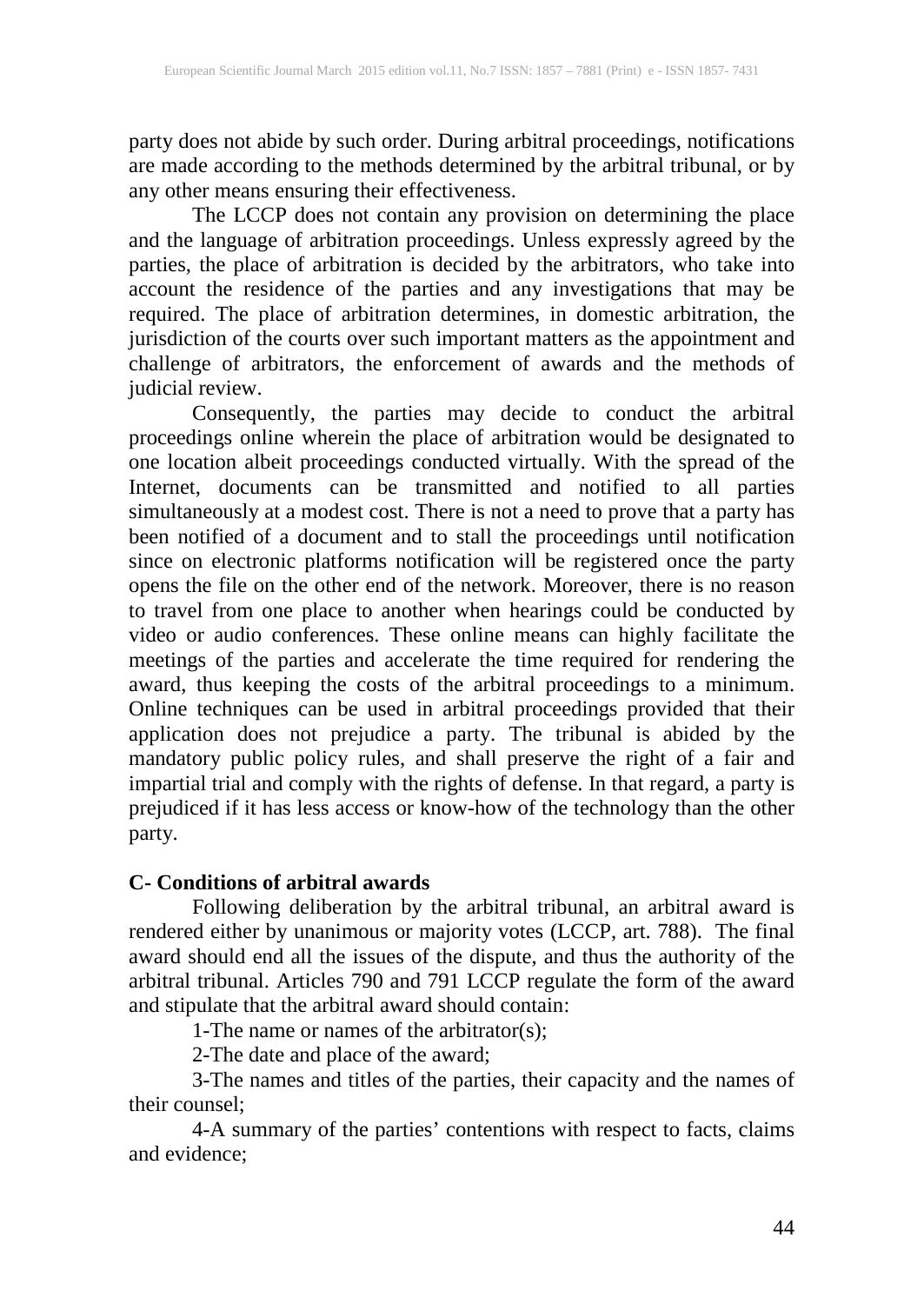5-The reasoning of the award and a decision proper (*dispositif*); and 6-The signature of all the arbitrators.

According to article 794 LCCP, an award is *res judicata,* regardless of any registration, filling or exequatur. Thus, there is no written requirement as to form for the validity of the award. However, the written condition is for obtaining the *exequatur*. The award is not enforceable per se. The enforcement procedure (*exequatur*), together with the determination of any ancillary disputes arising from the enforcement, is reserved to the court's jurisdiction. As per to article 793 LCCP: "to obtain an enforcement order of the arbitral award, the arbitrators or the more diligent submit the original arbitral award accompanied by a certified copy of the arbitration agreement to the clerk of the competent court of first instance. The copy of the arbitration agreement must be certified by the arbitrators, the competent official authority (public notary) or the clerk of the court. The clerk of the court must draw up a minutes to confirm such submission and its date."

According to articles 795 and 796 LCCP, the president of the court of first instance grants the execution order after the examination of the award and the arbitration agreement. The execution order is affixed to the original arbitral award submitted and to the original presented by the party requesting the exequatur, which will be returned to him at once. This decision is not subject to any recourse. However, the decision that refuses to grant the exequatur must be explained and refused only for the reasons foreseen in article 800 LCCP. This decision is subject to appeal within 30 days of notification.

Therefore, the president of the court of first instance should not carry out an in-depth examination of the arbitral award, but simply verify that it is not subject to annulment. For this purpose, an award cannot be enforced without producing the original hard copy of the arbitration convention and an authenticated hard copy of the award. Consequently, E-arbitration is difficult to put in place because of its virtual electronic nature. However, no procedural rule prevents that the arbitration proceedings be conducted online and both the arbitration convention and the award be produced originally and signed on a hard copy through document exchanged by mail for the sole purpose of obtaining exequatur.

To sum up, online arbitration faces various legal obstacles under the LCCP's provisions dealing with domestic arbitration due to the written requirements as a condition of validity of the arbitration clause, and the producing of hard copies of both the arbitration convention and the award at the stage of enforcement. In contrast, there are practically no provisions under the LCCP prohibiting the conduct of arbitral proceedings virtually, especially in the case of amiable composition where procedural rules are more flexible.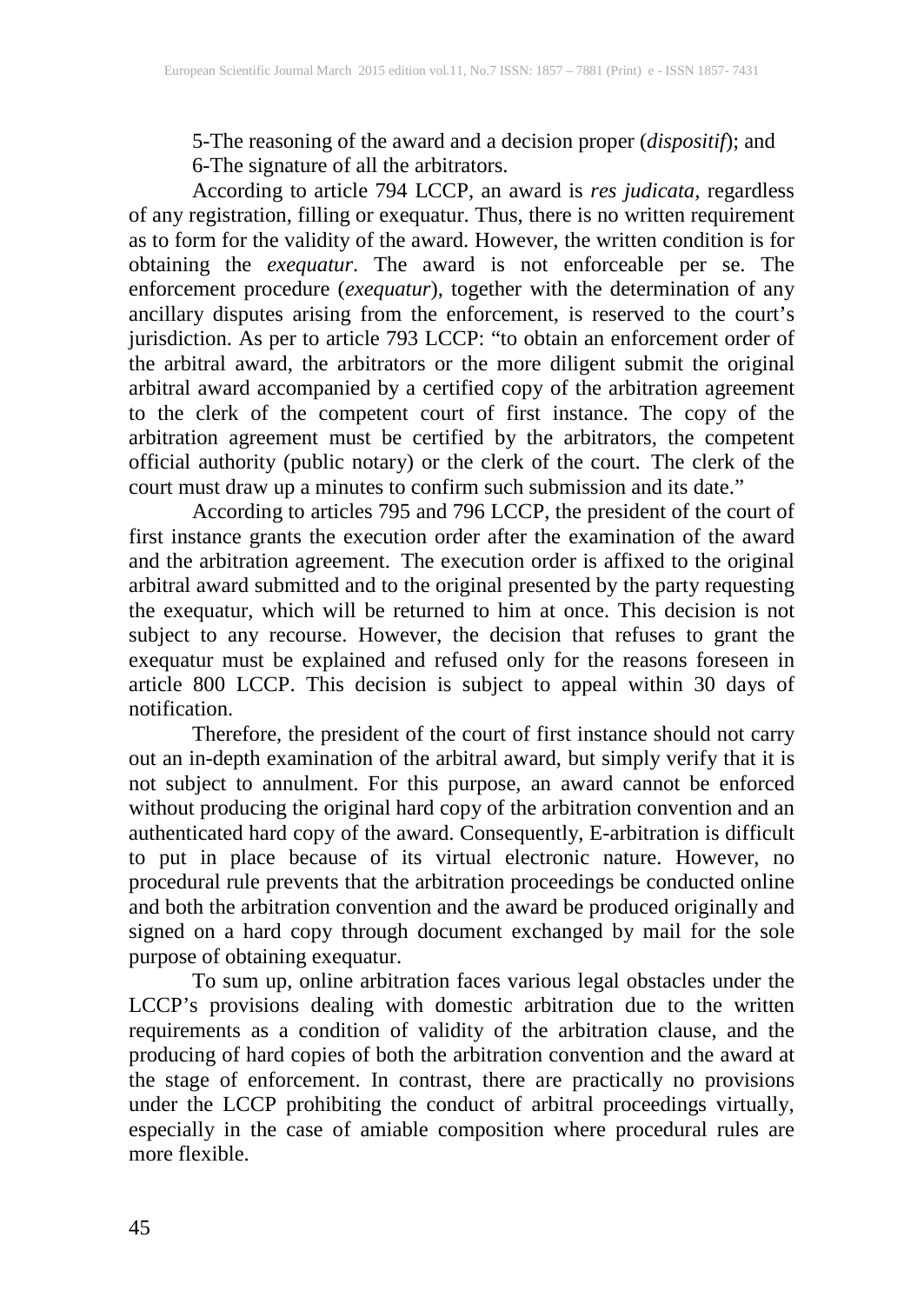## **Section II: E-arbitration in LCCP's provisions regulating international arbitration**

The practice of international arbitration has developed to allow parties from different legal and cultural background to resolve their disputes without the formalities of their respective legal systems. There exist very few procedural rules of mandatory nature governing international arbitration where the consensus between the parties is considered the core for validity of any agreement to arbitrate, irrespective of reference to any state law.

Pursuant to article 809 LCCP inspired by the French law, arbitration is deemed international "when it involves the interests of international trade". This definition refers to an economic criterion based on the mobility across the borders of at least one of the main elements of a contract, i.e. the goods, the services or the price. Such an approach does not seem to be tailored to the fragile Lebanese economy dependent, to a large extent, on foreign investors. The latters and the Lebanese business community would be deprived of the advantages of international arbitration if the definition of the international arbitration process was in practice kept as narrow as the French model. That is why Lebanese scholars have proposed an amendment of article 809 LCCP to provide for a wider definition of international arbitration, ideally similar to the definition found in the UNCITRAL Model Law on International Commercial Arbitration adopted in 1985 as revised in 2006.

Clearly, there are numerous options open to the parties as the scope of the LCCP provisions applicable to international arbitration are sufficiently wide to accommodate a variety of institutional and ad hoc types of arbitration. In practice, the resolution of international trade-related disputes is commonly conducted under the rules of internationally-renowned institutions, such as the ICC International Court of Arbitration (ICC), the Cairo regional Centre for International Commercial Arbitration (Cairo Centre), American Arbitration Association and its specialized bodies and rules (AAA), the London Court of International Arbitration (LCIA), the Hong Kong International Arbitration Centre, and the International Centre for the Settlement for Investment Disputes (ICSID). With regard to ad hoc arbitration, the UNCITRAL Arbitration Rules of 1976 as revised in 2010 constitute the legal reference framework.

The following will discuss the applicability of E-arbitration in view of the rules applicable to arbitration agreement, arbitral proceedings and arbitral awards under the Lebanese international arbitration regulatory framework. It will also examine the possibility of recognition and enforcement of electronic international awards on the Lebanese territory.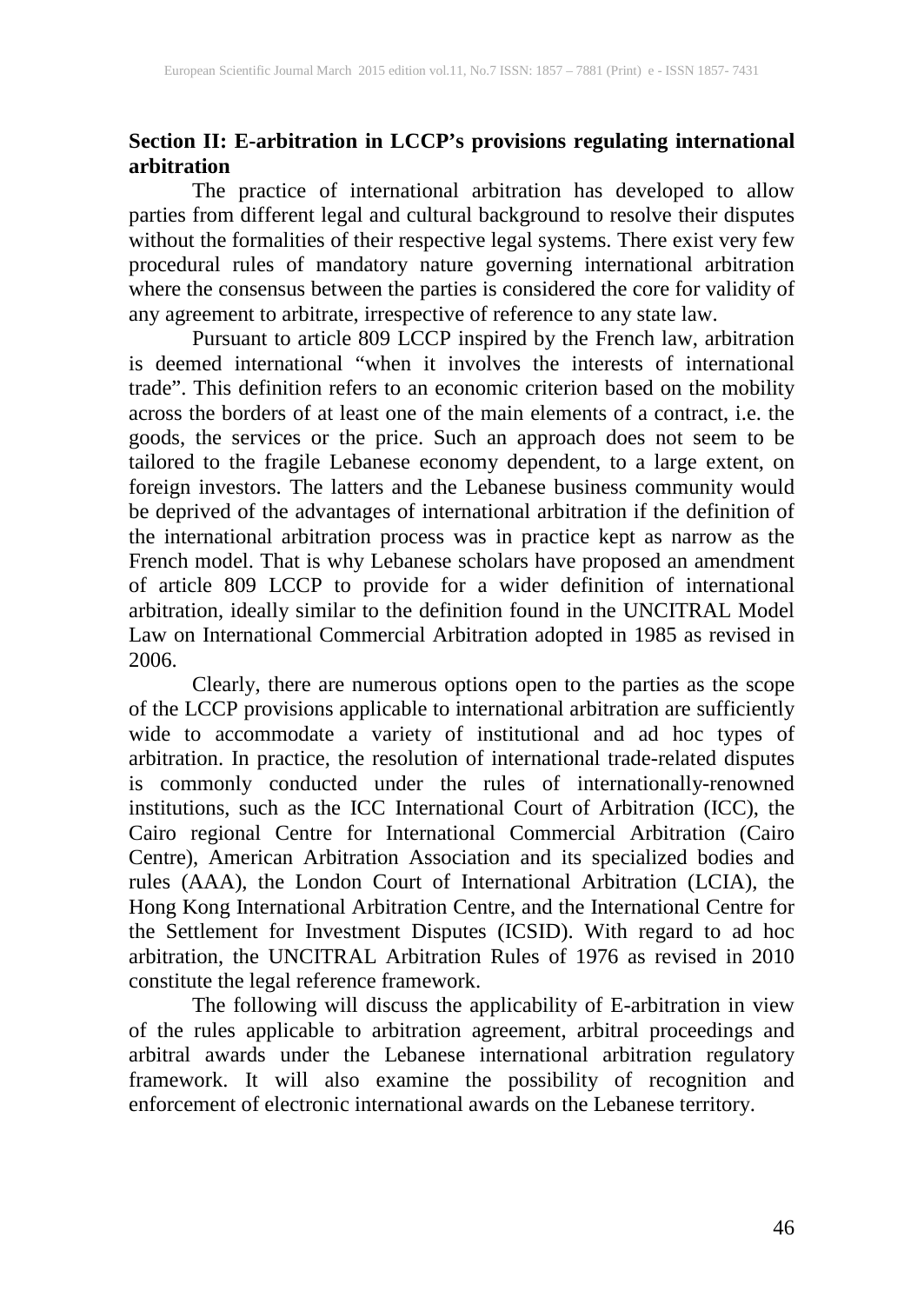#### **A- Arbitration Agreement**

It is undisputed that the international arbitration agreements are more and more concluded by means of electronic transmission instead of traditional written forms. Yet the legal framework for such agreements, especially the New York Convention of 1958, was established before the Internet Age. This raises the question of validity of E-arbitration agreements conducted by e-mail or on online platforms under the NY Convention rules adopted by the majority of states for the recognition and enforcement of international arbitral awards conducted on the territories of member states.

Pursuant to article 2(1) of the NY Convention of 1958 "*Each Contracting State shall recognize an agreement in writing under which the parties undertake to submit to arbitration all or any differences which have arisen or which may arise between them*[…]". Therefore, the solution mainly depends on whether electronic transmission can satisfy the "in writing" requirement set in the NY Convention.

Article 2(2) of the NY Convention specifies that: "*the term "agreement in writing" shall include an arbitral clause in a contract or an arbitration agreement, signed by the parties or contained in an exchange letters or telegrams*."

Also, most international and national legal frameworks require an arbitration agreement to be conducted in a written form such as article 7(2) of UNCITRAL Model Law on Arbitration: *"The arbitration agreement shall be in writing. An agreement is in writing if it is contained in a document signed by the parties or in an exchange of letters, telex, telegrams or other means of telecommunication which provide a record of the agreement, or in an exchange of statements of claim and defense in which the existence of an agreement is alleged by one party and not denied by another. The reference in a contract to a document containing an arbitration clause constitutes an arbitration agreement provided that the contract is in writing and the reference is such as to make that clause part of the contract."*

Such formalities were set forth so as to protect the will of the parties to defer their disputes exclusively before the arbitral tribunal through solid evidence. The formalities of writing and signature are based on the need for physical evidence of the will of the parties to arbitrate and the consequences it entails especially the effect of renouncing their right to refer the dispute (if it emerges) to state courts.

Clearly, article 7(2) of the UNCITRAL Model Law on Arbitration provides a broader understanding of "in writing" requirement than the one adopted in the New York convention of 1958. The phrase "agreement in writing", contained in the NY Convention and UNCITRAL may be diversely interpreted. Some perceive that the purpose of these requirements is to confirm the integrity of the award and the identity of the arbitrators. Such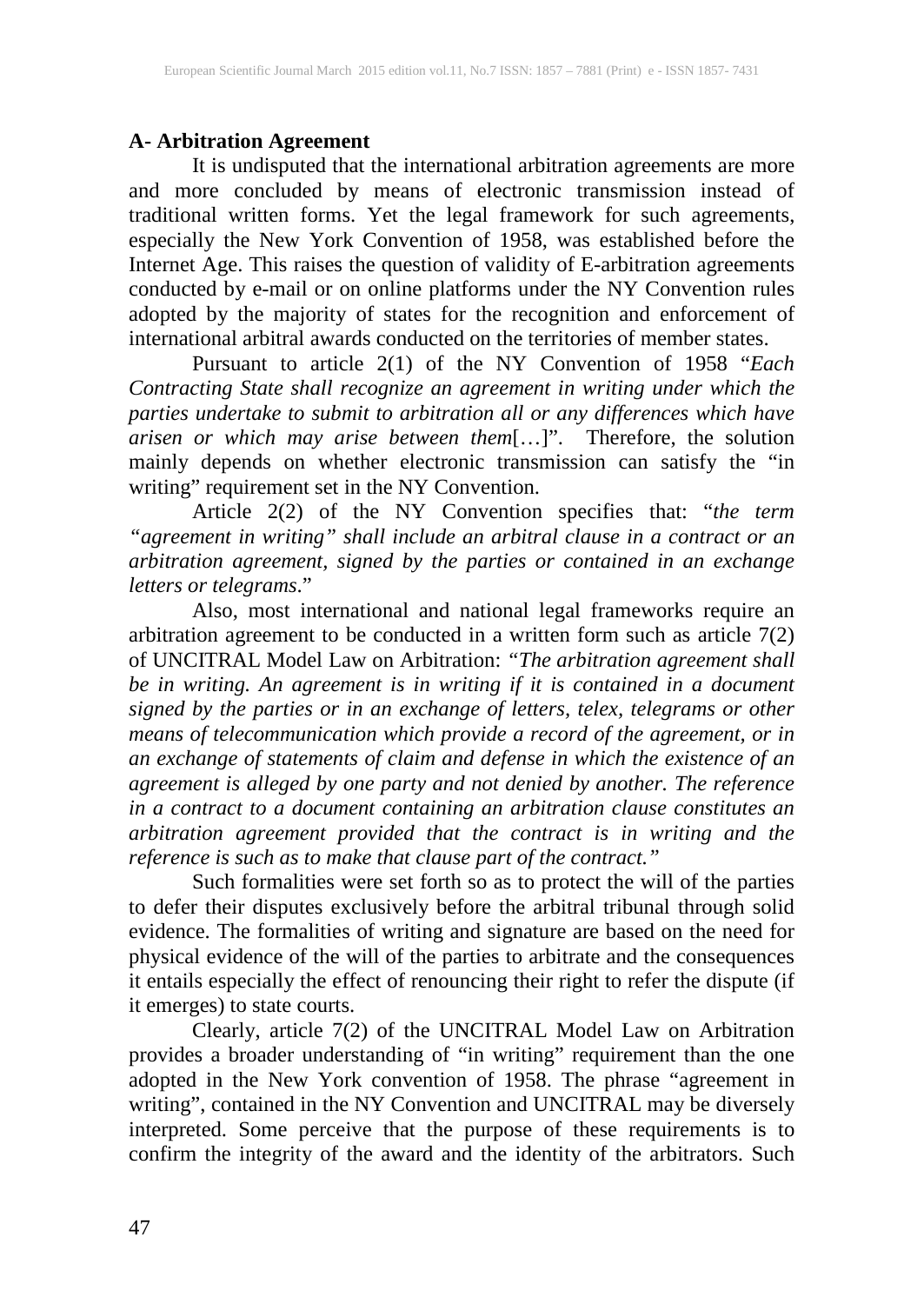purpose can be respected by a secure electronic document. Moreover, article 8 of the UNCITRAL Model Law provides that a data message satisfies the requirement of an original when there is a reliable assurance of its integrity and when it is capable of being displayed to the person to whom it is to be presented. In this respect, the Geneva Convention of 21 April 1996 goes further and provides, through article 1, that: "In relation between states whose laws do not require that an arbitration agreement be made 'in writing', any arbitration agreement [can be] concluded in the form authorized by these laws."

Recently, a new step has been taken by several modern arbitration laws towards a more flexible approach in the definition of "in writing" requirement resulting in the acceptance of any method of communication that may serve as a record of an agreement (For example: Section 5 of the English Arbitration Act of 1996, article 6 of the US Uniform Arbitration Act, and article 1031(5) of the German Code of Civil Procedure). Further, article 1316 of the French Civil Code, introduced by the law of 13 May 2000 relating to E-Evidence (*loi sur la preuve electronique)* states that the wording "writing" includes the use of new technologies for the conclusion of an agreement and that "*an electronic-based document has the same probative value as a paper-based document".*

All in all, there seems to be a general acceptance on the following conditions required to recognize E-documents and E-signatures:

- (a) Ability to retrieve and provide a sustainable record of the communication or agreement;
- (b) Possibility of identifying the person(s) associated with such communication or agreement;
- (c) Availability of adequate technologies that secure the integrity of the communication or agreement.

Several types of electronic transmissions are used to conclude an arbitration agreement of which E-mail is considered to be the most popular mean of data transmission. But is such an agreement concluded by e-mail valid?

Many scholars compare e-mails to telegrams since the essential features of an exchange of telegrams could be reproduced through appropriate use of e-mail [Mohamed S. Abdel Wahab, 2012]**.** The argument underlining that fraud in e-mail is easier than in telegrams is not persuasive because security procedures such as encryption, intervention of third party certification body, or watermarks, can give the e-mail an equivalent, if not stronger, degree of security. Hard copy documents can also be subject to fraud. Thus it is reasonable to conclude that the risk of fraud cannot be presented as a valid argument against granting the status of written agreement to an arbitration agreement stipulated and accepted by e-mail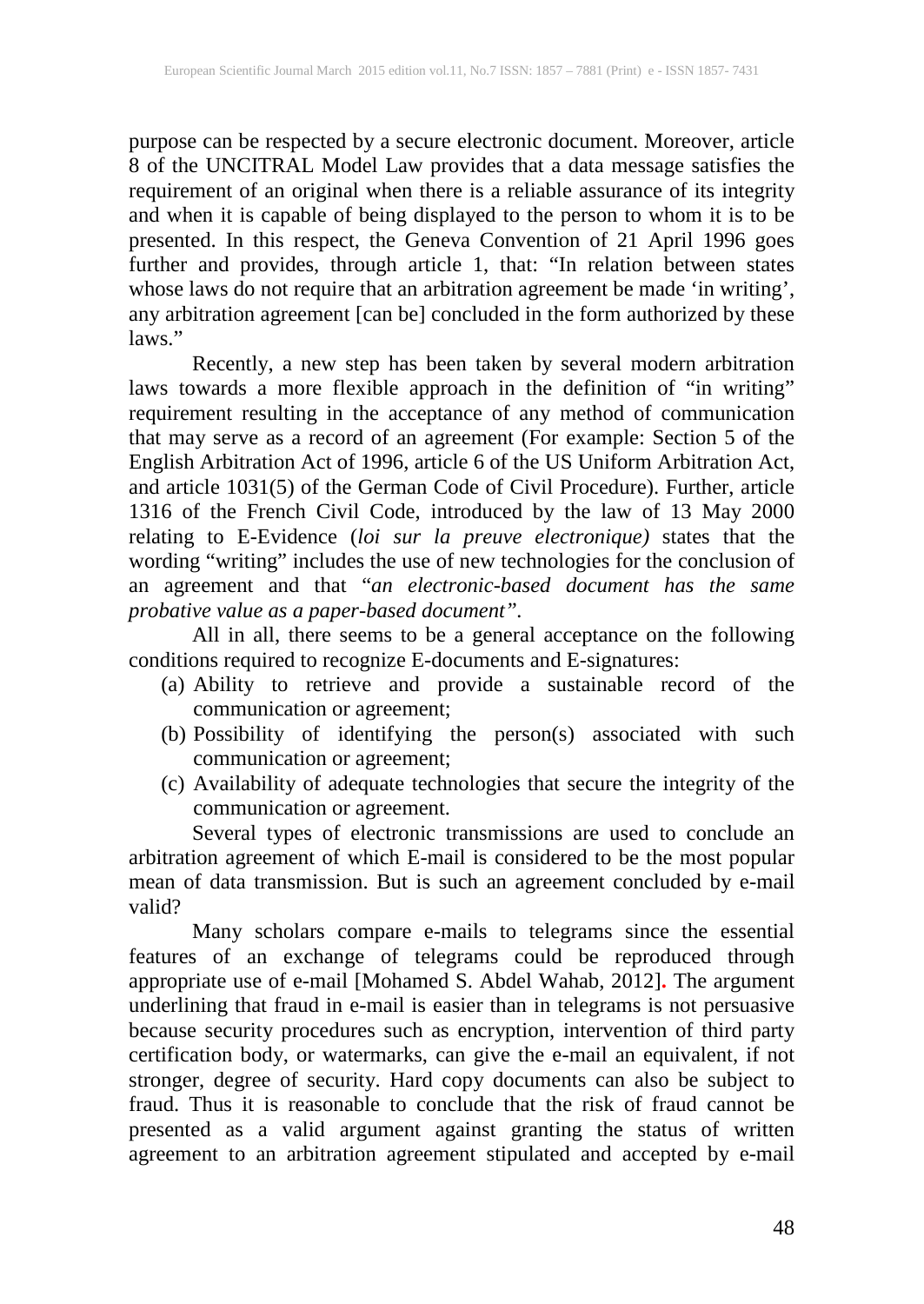[Rafal Morek, 2008]. Moreover, the use of paper documents is unable to keep up with the fast pace of trade since it is easier to lose hard copy documents, not to mention that keeping a trade record would be much slower and more complicated.

With the adoption of E-commerce and E-signatures, emails are considered as an admissible means of evidence. In Business to Consumer Contracts (B2C), international arbitration is frequently used. Subsequently this raises the question of the validity of such arbitration agreements concluded by the click of a mouse. Usually a consumer enters into such agreements through an online offer including an arbitration clause and an invitation to accept the offer by a simple click on the "I accept" or "Yes Button". In many cases, the user has to fill out a standard form in which an arbitration clause remains buried among numerous other general terms and conditions. It is admitted that if an arbitration clause is clear, unambiguous and visible to the consumer then it is admissible. However, if it is truly buried between numerous provisions then, in case of dispute, the arbitration agreement cannot be invoked [See Lieschke et al., v. Realnetworks, Inc, 2000].

Furthermore, some might argue that in these B2C contracts, the consent (particularly essential in international arbitration) is missing or unclear since the agreement to arbitrate appears in general terms and conditions presented to consumers. The concern is that by accepting such general terms and conditions including the agreement to arbitrate, consumers might be giving up their right to recourse state courts in case of disputes without truly understanding the effects of such denunciation.

Gradually, there have been several attempts to broaden the scope of the writing requirement and secure it, especially with the UNCITRAL Model on E-commerce (1996) and the UNCITRAL Model Law on E-signature (2001). These two regulations created a new concept of data message such as email and electronic data interchange called EDI. The latter is the electronic transfer of information from one computer to another using an agreed standard to structure the information. Article 11(1) of UNCITRAL Model Law on E-Commerce provides that: "*In the context of contract formation, unless otherwise agreed by the parties, an offer and the acceptance of an offer may be expressed by means of data messages. Where a data message is used in the formation of a contract, that contract shall not be denied validity or enforceability on the sole ground that a data message was used for that purpose."*

In addition, the European Directive on E-Commerce adopted in 2000 indulges European member states to amend their legislations in order to take away formal obstacles to E contracting. Yet, to date, some courts in several jurisdictions have refused to recognize and enforce an award under the NY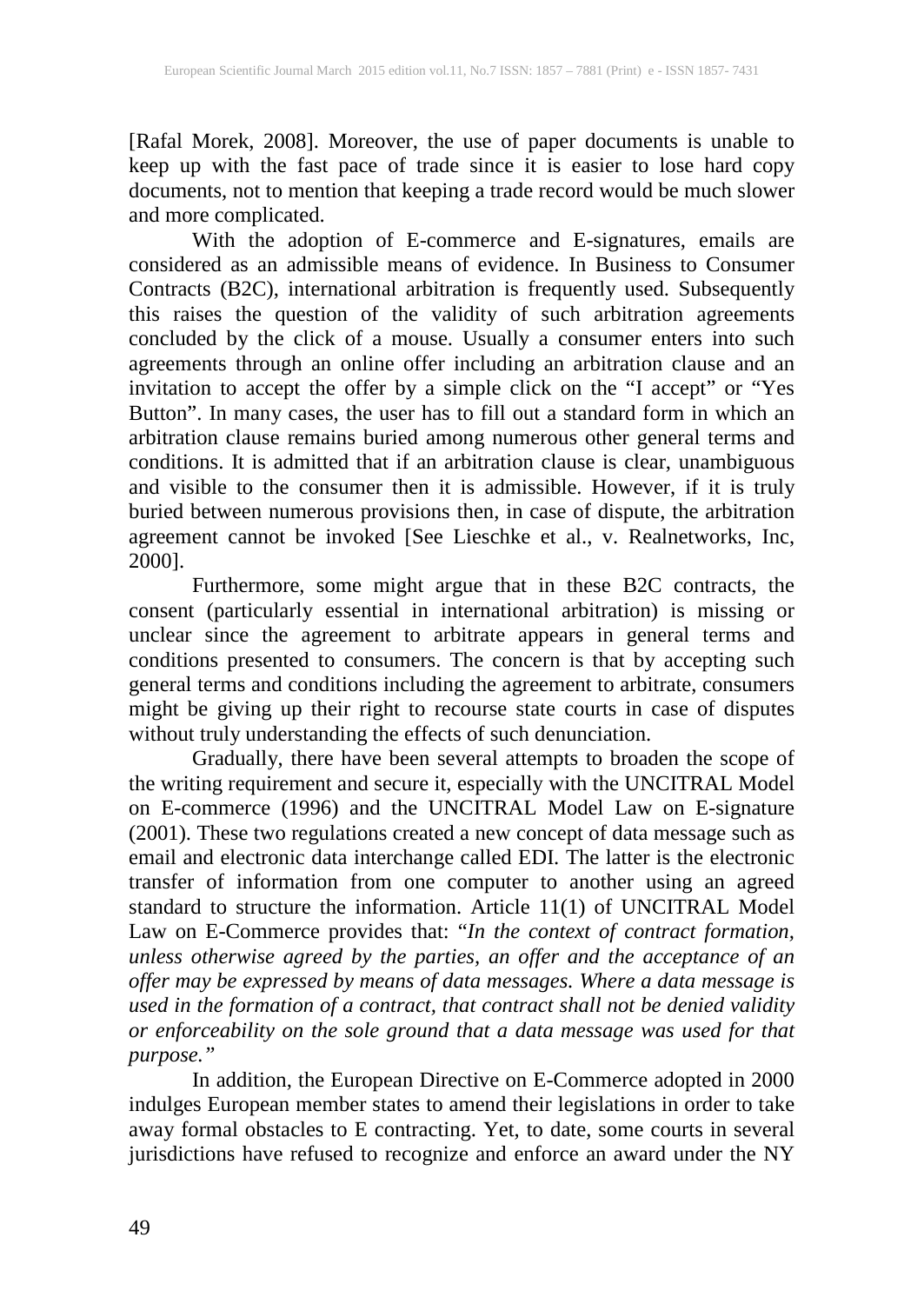Convention when the award is based on an arbitration agreement concluded by Electronic means, such as e-mail (See Norway, Court of Appeal 16 august 1999 Stockholm Arbitration Report 1999, Vol2 at 121).

In the context described above, the Lebanese legal framework has some particularities, reflecting the difficulty of the Lebanese legislator to deal with this issue. The LCCP does not distinguish between arbitration agreement and arbitration clause under the section regulating International Arbitration. The terms "arbitration agreement" and "agreement to arbitrate", as referred to from time to time in articles 810, 811 and 812 of the LCCP, are not defined, leaving the matter to be governed by the law chosen by the parties or that determined by the arbitrator. In this respect, the legal arsenal governing international arbitration (LCCP, art. 809-821) is particularly liberal and flexible compared with provisions relating to domestic arbitration. The priority is given to the free choice of the parties and their will to choose the procedural and substantive laws that are most convenient for their transactions.

The requirements as to form under domestic arbitration are not found under the rules regulating international arbitration. Pursuant to article 812 LCCP, the requirement of writing is not mandatory in international arbitration. An agreement to arbitrate would therefore be valid even if it was made electronically. Moreover, there are no mandatory rules forcing the parties to designate the arbitrators or a method of appointment. The question rises in case of difficulty in such designation. In this case, if the place of arbitration is agreed to be in Lebanon or if the parties have chosen the Lebanese procedural law to be applicable pursuant to article 810 LCCP, and in the absence of an agreement to the contrary, the most diligent party is authorized to request an appointment from the President of the Court of First Instance whose decision is not subject to appeal, unless the arbitration agreement is void.

As a rule, the national laws of the parties govern the matter relating to their capacity. If a party is deemed to be incapable under article 5(1) of the New York Convention, the recognition of the award by the court would be denied.

While the LCCP does not require the agreement to be made in writing, there seems to be some contradiction between this liberal position and the wording of articles 814, 815 and 816 LCCP. Indeed, under articles 814 and 815 LCCP both the award and the arbitration agreement should be produced either by an original or by a certified copy as conditions for recognition and enforcement of international and foreign awards. In addition, article 816 provides that an appeal of a decision granting recognition and/ or *exequatur* of an international award is not acceptable without evidence of the existence of an arbitration agreement.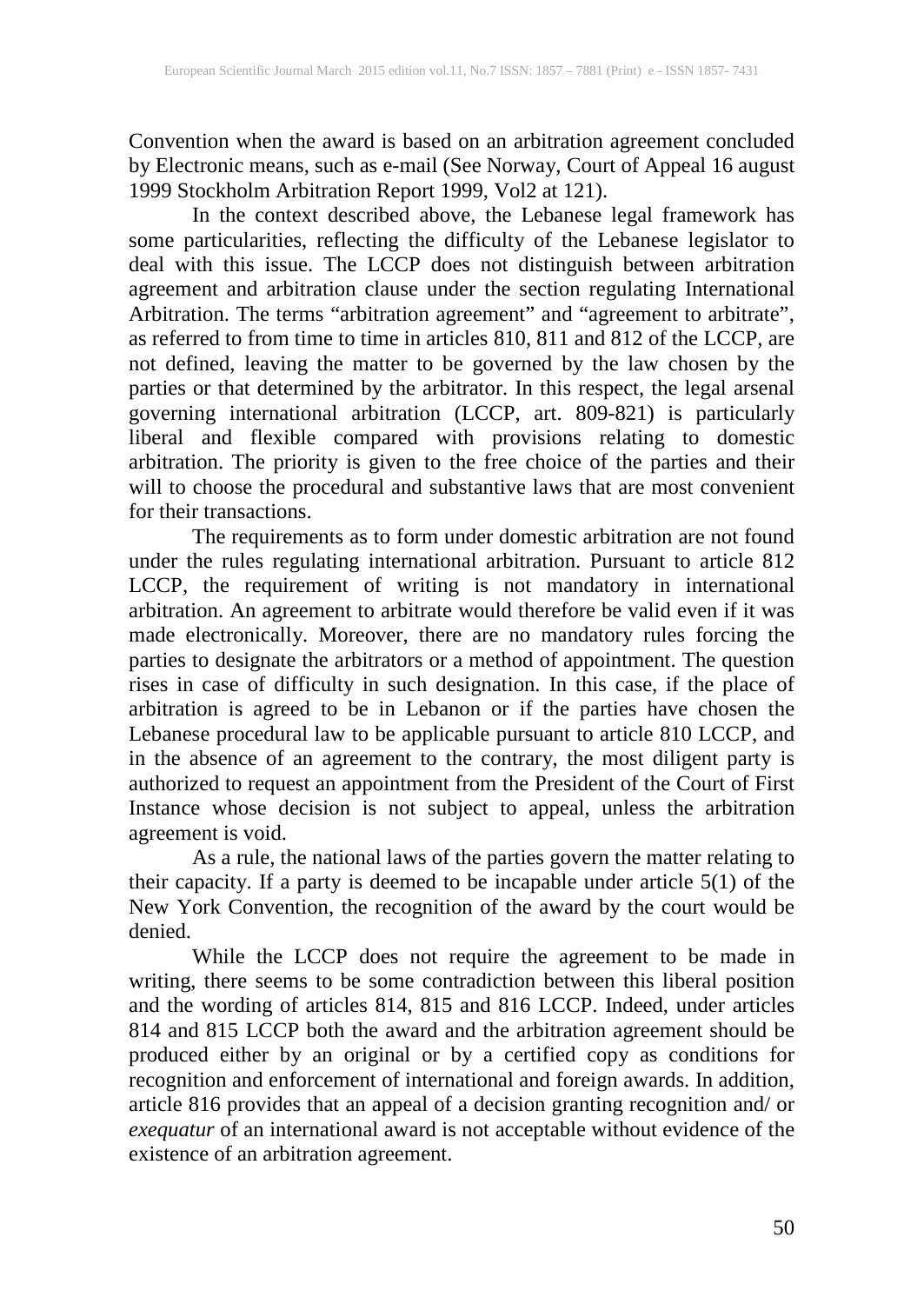As it was, what is the actual scope of these contradictions?

The beginning of an answer is provided by Dr. Walid Abdulrahim [2012] underlining that: "*The absence of a written agreement does not imply nullity of international arbitration agreement, since the proof of the existence of agreement is governed by the rules of private international law. According to article 139 of the LCCP the proof of existence of a legal act is governed by either the law of the country, which is applied to its effects, or the law of the country in which it was made. The parties can provide in their legal act (agreement or contract) the law applicable to their legal act (the proper law of the contract), so this law is applied. If the parties did not provide such a law, then the law of the place where the legal act was made (Lex loci actus) or has its effects (the place of its execution) is applied; the determination of such law will be done in accordance with the principle of significant connection known in private international law and in the Lebanese Law. Accordingly, the absence of a written form for an international arbitration agreement does not imply its nullity under the Lebanese Law unless it is void or null under its applicable law*."

Clearly, the agreement to arbitrate will not be nullified if not made in writing under the Lebanese law unless it is void or null under the applicable law agreed by the parties. As a result, it can be created electronically especially if the law of the state under which it was drafted adopts E-Commerce and E-signature rules.

Until Lebanon adopts the rules of E-commerce and E-signature, in order to guarantee recognition and enforcement, the arbitral tribunal and parties to a contract could produce hard copies of arbitration agreement and award for the sole purpose of enforcing the award in Lebanon wherein the entire arbitration process would be made electronically. Lebanon has not yet ratified any of UNCITRAL Model Laws and does not recognize in its procedural legal framework E-commerce rules or E-signatures. Any enforcement of international award made by means of electronic data transmission will not therefore be possible under the NY Convention of 1958 if it is not consistent with the writing and hard copy requirements set forth in the Lebanese law, especially article 814 LCCP.

### **B- International arbitral proceedings**

The parties are free to choose any type of international arbitration they deem necessary whether ad hoc or organized arbitration compatible with their financial caliber. When choosing ad hoc arbitration, UNCITRAL rules are the most widely used in international arbitration. In organized arbitration, most of the Lebanese jurists refer to the rules of the ICC mainly because of the historical connection between Lebanon and France.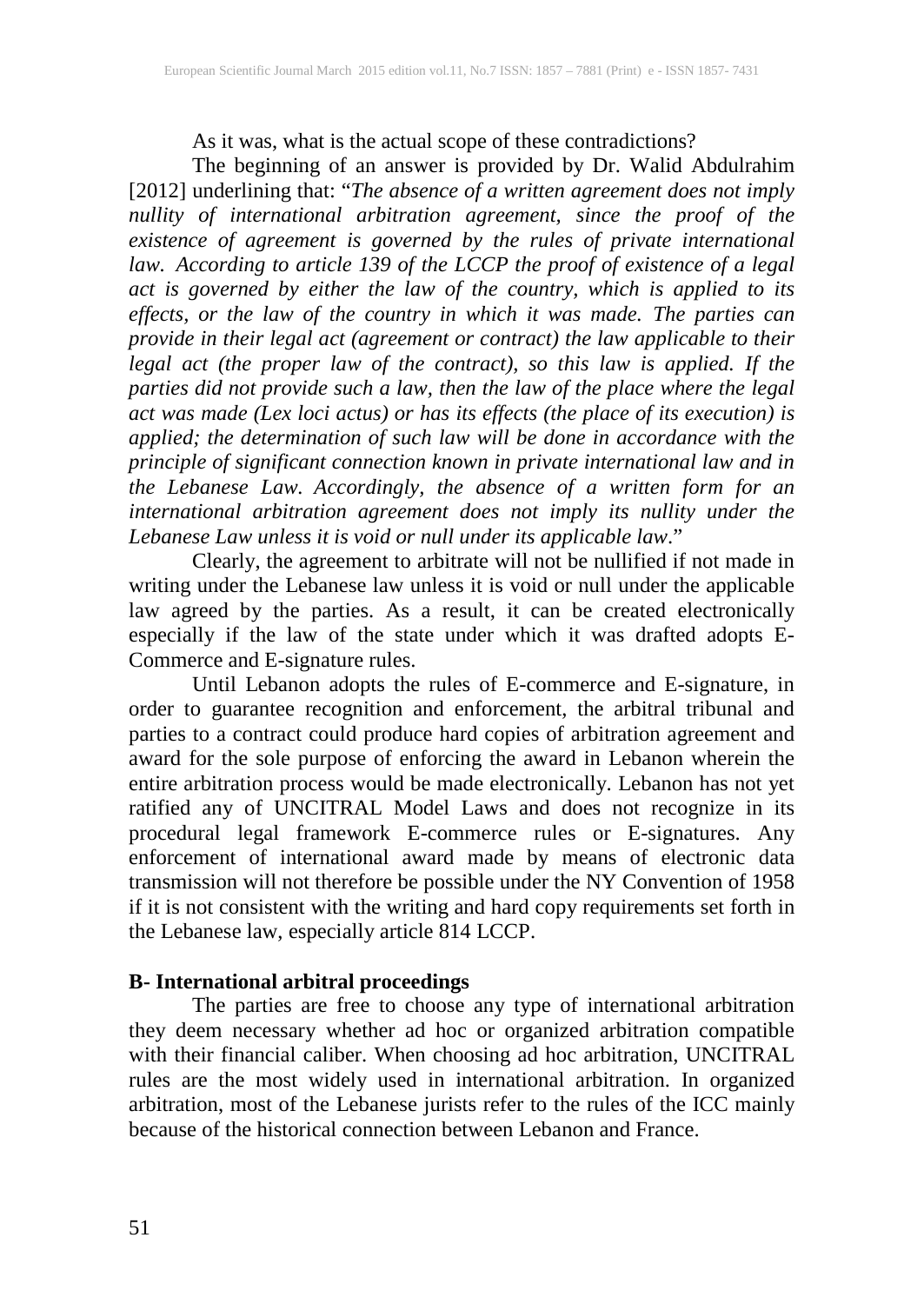Further, article 811 LCCP allows the party to choose the applicable procedural law. In this case, the parties have three options:

- 1- They may agree on the applicable procedural rules and incorporate them in the arbitration agreement, or
- 2- They may refer to pre-set arbitration rules of international arbitration institutions, or
- 3- They may refer to any procedural state law.

There is no provision in the LCCP preventing parties from combining any of the above-mentioned options in the same dispute. The very existence of these options indicates that the LCCP has followed at least two modern trends: a possible choice of a procedural law other than that of the law of the place of arbitration; and a possible choice of a procedural law different from the substantive law, the latter being expressly provided for in article 813 LCCP. If the parties fail to specify the procedural rules, it is up to the arbitral tribunal to specify which rules to follow (LCCP, art. 811 *in fine*). Although not specified in the LCCP, the arbitrators are bound by the fundamental rules such as the right of defense and the equal treatment of the parties, which, if not complied with, would lead to setting aside the award and affect its enforcement.

A similar approach is adopted as to substantive law since the parties are free to choose the substantive law governing the dispute (LCCP, art. 813).

Moreover, Except for two specific provisions, namely one relating to the appointment of arbitrators involving the intervention of Lebanese courts (LCCP, art.810) and another relating to the free choice of procedural law (LCCP, art.811), The LCCP's provisions regulating international arbitration do not refer to the rules regulating the start of proceedings, powers of arbitrators, place of arbitration, time-limit for making the award, evidence and incidents of procedure, etc. This may allow the multiplicity of international rules, applicable state laws and arbitral tribunals' orders to come to the fore, when appropriate.

There is no rule in the Lebanese procedural law prohibiting the conduct of the arbitral proceedings virtually so long as the place of arbitration is specified for the sake of court intervention instances. Thus, parties are free to decide the manner in which such proceedings would take place and the rules of admissibility of evidence. As far as the tribunal ensures fairness and equality in treating the parties, online techniques should be fully admissible.

Pursuant to article 19(2) of the UNCITRAL Model Law on International Commercial Arbitration of 1985, the parties are "free to agree on the procedure to be followed by the arbitral tribunal in conducting the proceedings […]. Failing such an agreement, the arbitral tribunal may,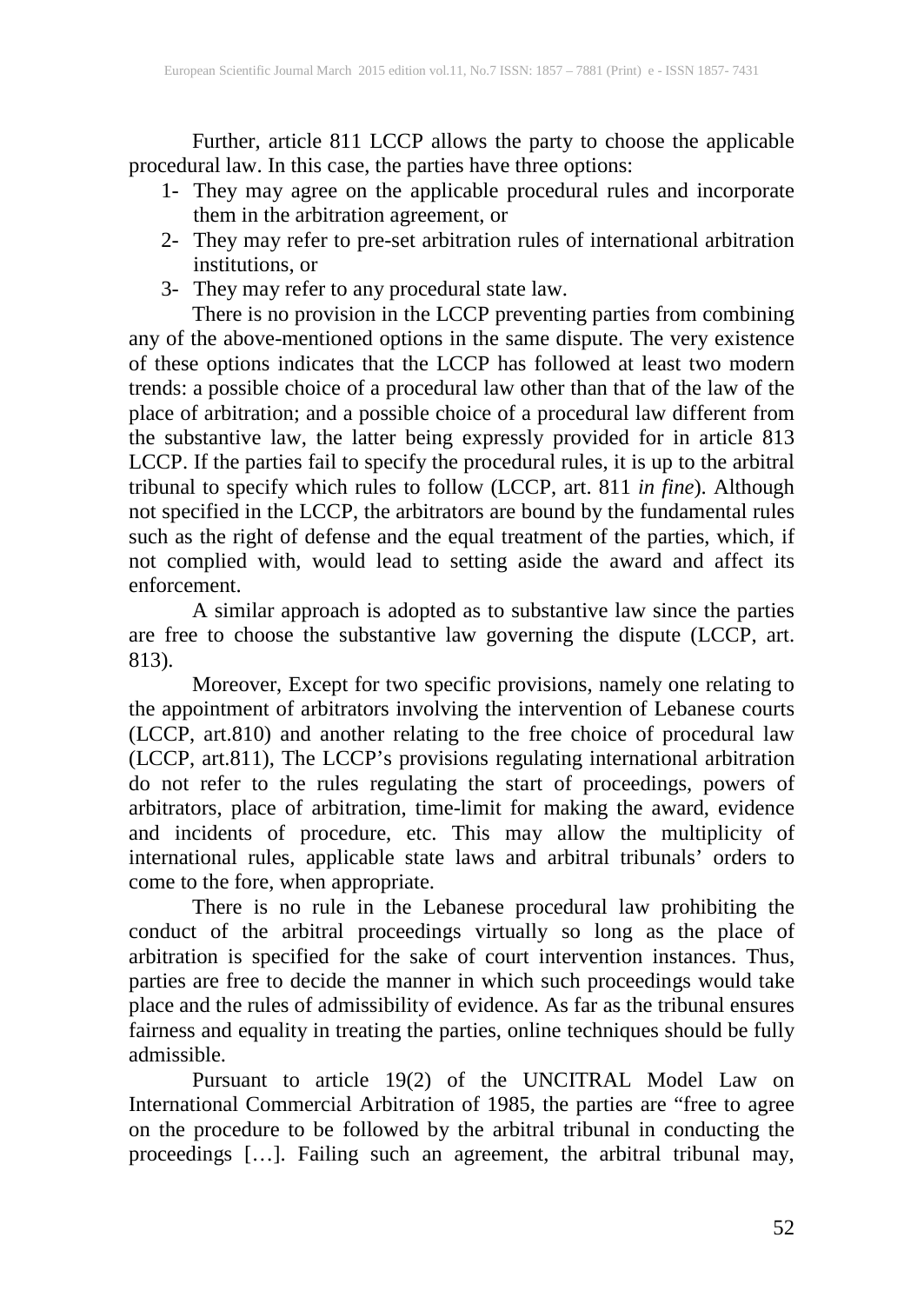subject to the provisions of this Law, conduct the arbitration in a manner considered appropriate. The power conferred upon the arbitral tribunal includes the power to determine the admissibility, relevance, materiality and weight of any evidence". The same trend is adopted in article 3(2) of the ICC rules that specifically authorizes electronic communications with the Court and the Secretariat within the ICC.

Nevertheless, there are two major problems in conducting the proceedings electronically. Firstly, technical resources are currently accessible only at high cost so that the transmission would not be of top quality since delays and interruptions cannot often be avoided and witnesses might not be clearly seen or heard. Secondly, it also needs to examine the efficiency of certain types of evidence produced online, especially when the arbitral tribunal cannot require witnesses to give evidence under oath in cases where the Lebanese procedural law is governing the dispute (LCCP, art. 779). Some scholars have argued that a trusted third party could be involved such as a local arbitral institution or a notary to guarantee a fair conduct of electronic hearings and to assess the credibility of a witness [Julia Hornle, 2003].

Another difficulty relates to the place of arbitration. If the arbitral proceedings are conducted entirely online with parties and arbitrators in distinct places, it seems impossible to determine the place of arbitration. Given the importance of specifying such a place, especially that the court intervention and the judicial review process are dependent on it, it is of major importance to deal with this matter.

For this purpose, article 20 of the UNCITRAL Model law on International Commercial Arbitration, followed by several modern domestic arbitration laws, authorizes parties to freely choose the place of arbitration. If the parties agree on institutional arbitration, the choice of the place of arbitration is usually set forth in the internal applicable arbitration rules of the institution. If the parties fail to specify the seat of arbitration, it is up to the arbitral tribunal to decide on that matter taking into consideration the convenience of the parties. It is noteworthy that the case law in the field international arbitration allows the place of arbitration to be a strictly legal concept first depending on the will of the parties [Rafal Morek, 2008]. As a way of illustration, under the ICC arbitration cases, statistics have demonstrated that parties decide the place of arbitration in more than 80% of the ICC arbitration cases.

To summarize, the current Lebanese regulatory framework governing international arbitration allows the use of electronic means to conduct arbitral proceedings. Of course, some parameters are taken into account when resorting to electronic arbitration, especially in specifying the place of arbitration so as to avoid legal uncertainties and allow state courts to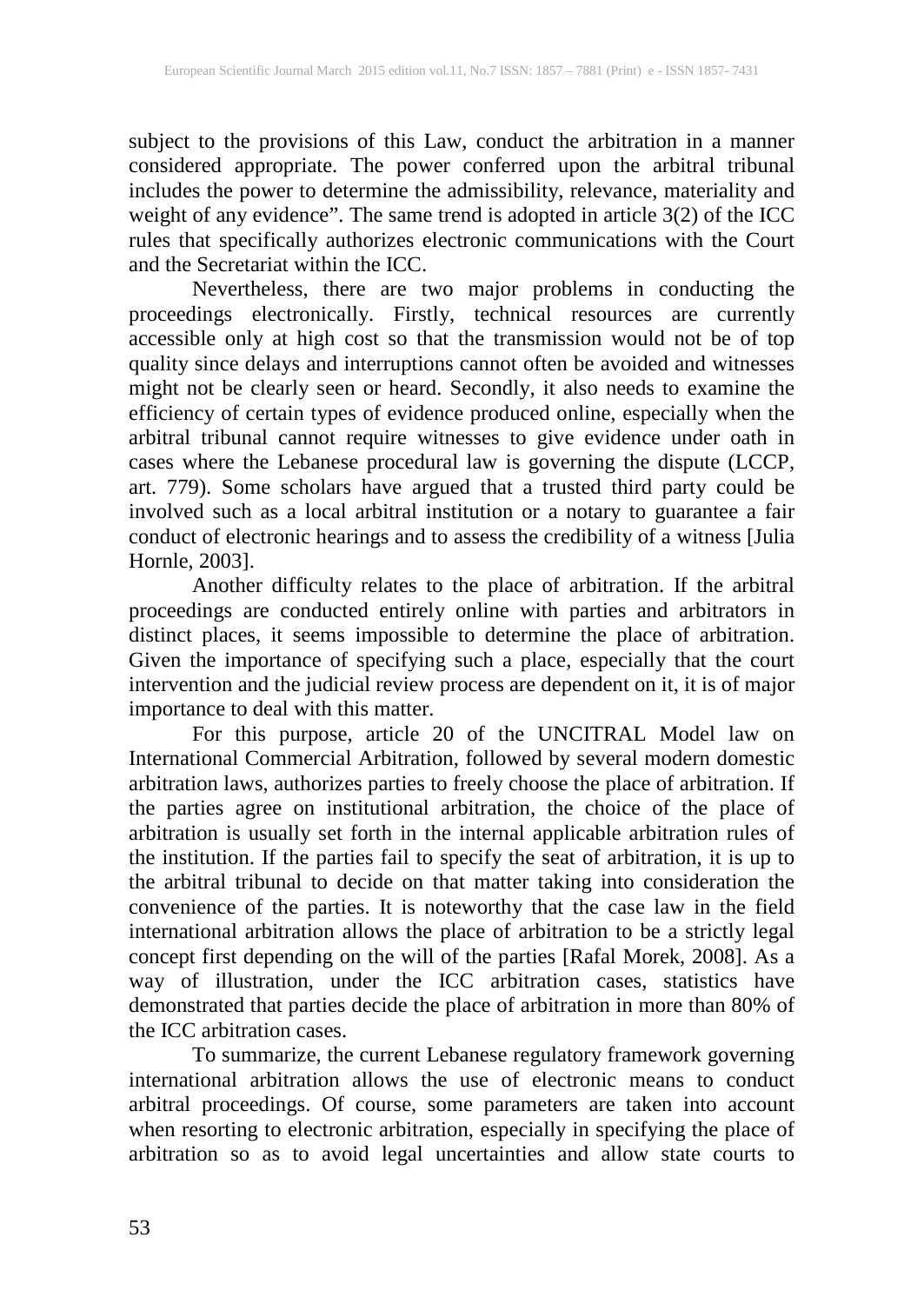intervene when needed. Although more guarantees are required to ensure effectiveness, confidentiality and equal treatment between the parties, the Lebanese traders should not hesitate using this ODR out of fear of nonadmissibility and unenforceability of the arbitral proceedings, especially as the Lebanese legal framework provides for some precautions aiming to avoid the nullity of these proceedings.

# **C-Recognition and enforcement of international arbitral awards**

Prior to determining whether an electronic international arbitral awards can be recognized and enforced under Lebanese law, it is necessary to analyze the validity of an arbitral award issued electronically.

There is no definition of an award in the international arbitration rules so the applicable procedural domestic law to a dispute governs the matter. Notwithstanding the absence of specific provisions regulating foreign and international awards, the LCCP has set out basic conditions that should be met in a foreign and international award to be granted an exequatur in Lebanon. This indirectly points to some basic rules regarding the form and substance to be complied with in an award.

While most of the international arbitration rules provide that an award must be in writing, the New York Convention of 1958 does not require that an arbitral award be made in writing but only that parties seeking its enforcement produce a duly authenticated original award (art. 4 NY Convention). If the original is not produced, the NY Convention system cannot be invoked and thus the award will not be enforced. In view of the absence of any original document in a virtual world, how can such requirement be satisfied if the award was made electronically? \

Given the latest technological advancements especially with the creation of watermark, we can today talk of an original copy of an electronic document where we can distinguish between an original and a mere duplicate [Maurice Schellekens, 2011]. Furthermore, since the function of an original is to be a point of reference and a mean of measuring fidelity of the award, an e-file under certain conditions can be considered an original. In practice, it is sufficient for the arbitrators to apply their electronic signature to the document, with a certification authority guaranteeing that the pair of keys belongs to the arbitrator. It would be paradoxical not to accept as original an electronic award guaranteed in this way, while elsewhere states admit as authentic acts performed by electronic means [O. Cachard, 2003].

Some states, including Canada and France, as well as the UNCITRAL Model Law on International Commercial Arbitration require that the award be made in writing, whereas other states such as England (sect 52(1) of the English Arbitration Act of 1996) and the United States of America (art. 19 of the revised Uniform Arbitration Act of 2000), do not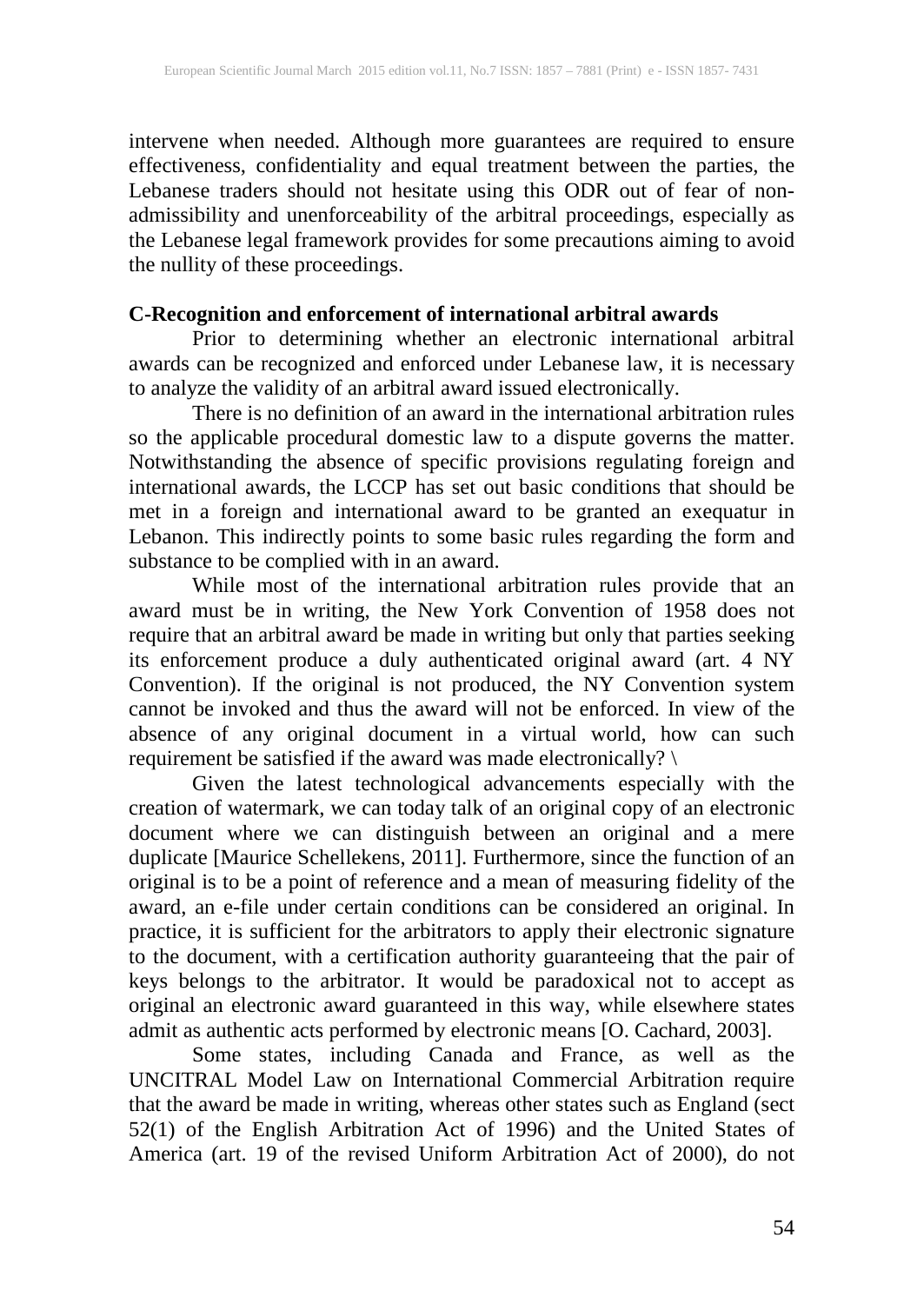require such conditions and leave it up to the parties to decide on such matter.

This difficulty would soon disappear when Electronic documents and signatures are commonly accepted, namely with the ratification of E-Commerce and E-signature. Once notification by electronic communication means is secure, timed and simultaneous to all parties, more effectiveness will be provided in the notification process of the award when many time limits shall start (i.e. correction, interpretation and appeals against the award).

Apart from the definition of an award in the LCCP's provisions governing international arbitration, it should be mentioned that there is no formal definition in the LCCP of foreign awards and international awards in the context of recognition of awards and exequatur. A tentative definition may only be inferred from the title given to articles 814 and 815 LCCP. The absence of a statutory definition of foreign and international awards leads us to believe that the Lebanese legislator has aimed at widening the scope of the notion of awards eligible for recognition and exequatur. In this respect, one may note that arbitral awards rendered electronically have all the attributes of a traditional arbitral award: it is authoritative, binding, final and subject to an action for setting aside under limited grounds set out in the applicable law.

However, article 815 of the LCCP, dealing with international and foreign awards, refers to articles 793-7 regulating domestic arbitration, which apply, mutatis mutandis, to international and foreign awards. Most of these provisions are procedural. The arbitration agreement and the foreign awards should be produced through either original copies or certified copies. If the award and/or the arbitration agreement are made in a foreign language, which is likely to happen when the award is made abroad, the LCCP, article 814, prescribes that both documents must be translated by a sworn translator.

With regard to the substantive conditions, the award should not be seen, prima facie, as manifestly breaching a rule of international public policy. It is submitted that the violation is expected to appear on the face of the award and should not transpire from any extraneous documents, such as briefs, memoranda or other documents submitted in the arbitral proceedings. In practice, the decision granting recognition or enforcement of the award is generally obtained through ex parte proceedings. In such circumstances, the judge will only verify:

(i) The existence of the award; and

(i) That recognition of the award is not manifestly contrary to the Lebanese international public policy (LCCP, articles 795, 814, 815, 816 and 819).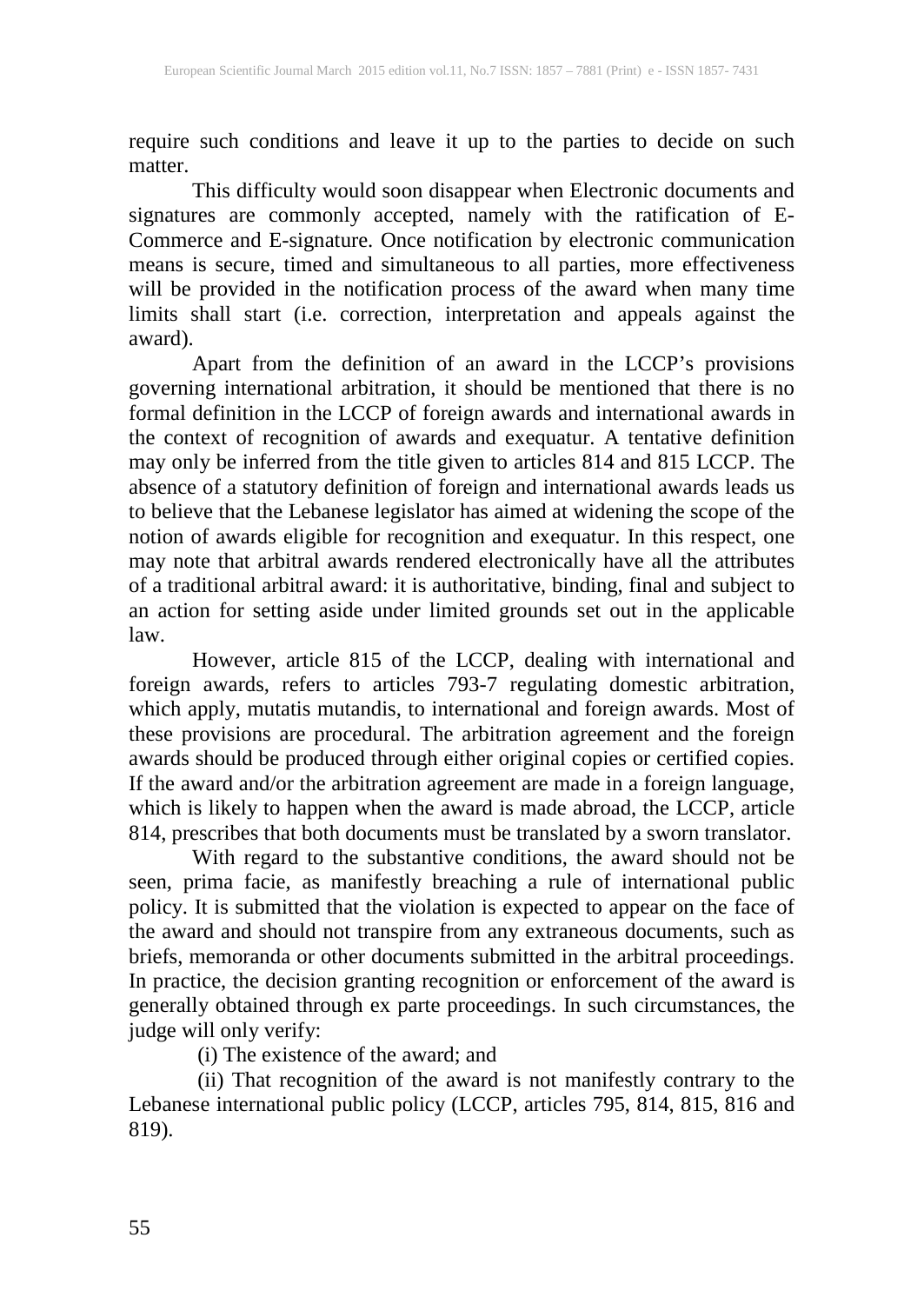The grounds to resist enforcement are those set out in articles 814, 817 and 819 LCCP.

Such an approach is consistent with article 5(1) of the New York Convention of 1958 providing that recognition and enforcement of an award may be refused "(d) [if] the composition of the arbitral authority or the arbitral procedure was not in accordance with the agreement of the parties, or, failing such an agreement, was not in accordance with the law of the country where the arbitration took place [...]"

As mentioned, the LCCP does not put forward any formal requirement on rendering the award other than the mutual consent of the parties. The written requirement necessary in case of the arbitration clause in the domestic arbitration is not demanded here. However, in order to obtain leave for enforcement, a hard copy of the decision together with a hard copy of the agreement to arbitrate (see supra) must be submitted to the president of the court of first instance which has jurisdiction in the place where the award was made if the international arbitration award was rendered in Lebanon (LCCP, art.815). However, had the award been rendered outside Lebanon, request for exequatur would be submitted to the President of the Beirut Court of first instance (LCCP, art.810).

We believe that recognizing such an award is very hard in Lebanon without an original authenticated hard copy of both the agreement to arbitrate and the arbitral award submitted to the Lebanese national courts. Until Lebanon adopts the UNCITRAL Model Laws on E-Commerce and E-Signature, Electronic arbitration will remain very challenging to implement within our legal system. Yet it is possible to create such copies for the sole purpose of submitting them to the Lebanese courts to obtain leave of enforcement for the arbitral award after conducting all proceedings online.

### **Conclusion**

In conclusion, the above discussion suggests at least two observations.

E-arbitration is a phenomenon inseparable from the growth of ecommerce and the proliferation of cross-border trade. Its entrenchment in both national and international legal frameworks is an inevitable process, even if it requires from the competent authorities to reformulate the traditional approach on arbitration.

Previous developments have also demonstrated that the Lebanese regulatory framework has a significant delay in this area. Businesses and Consumers face numerous legal and technical barriers to accede to such a dispute resolution mechanism, with adverse effect on the attractiveness of Lebanese legislation. The challenge for the Lebanese legislator will consist in ensuring a balance between the specifics surrounding online arbitration